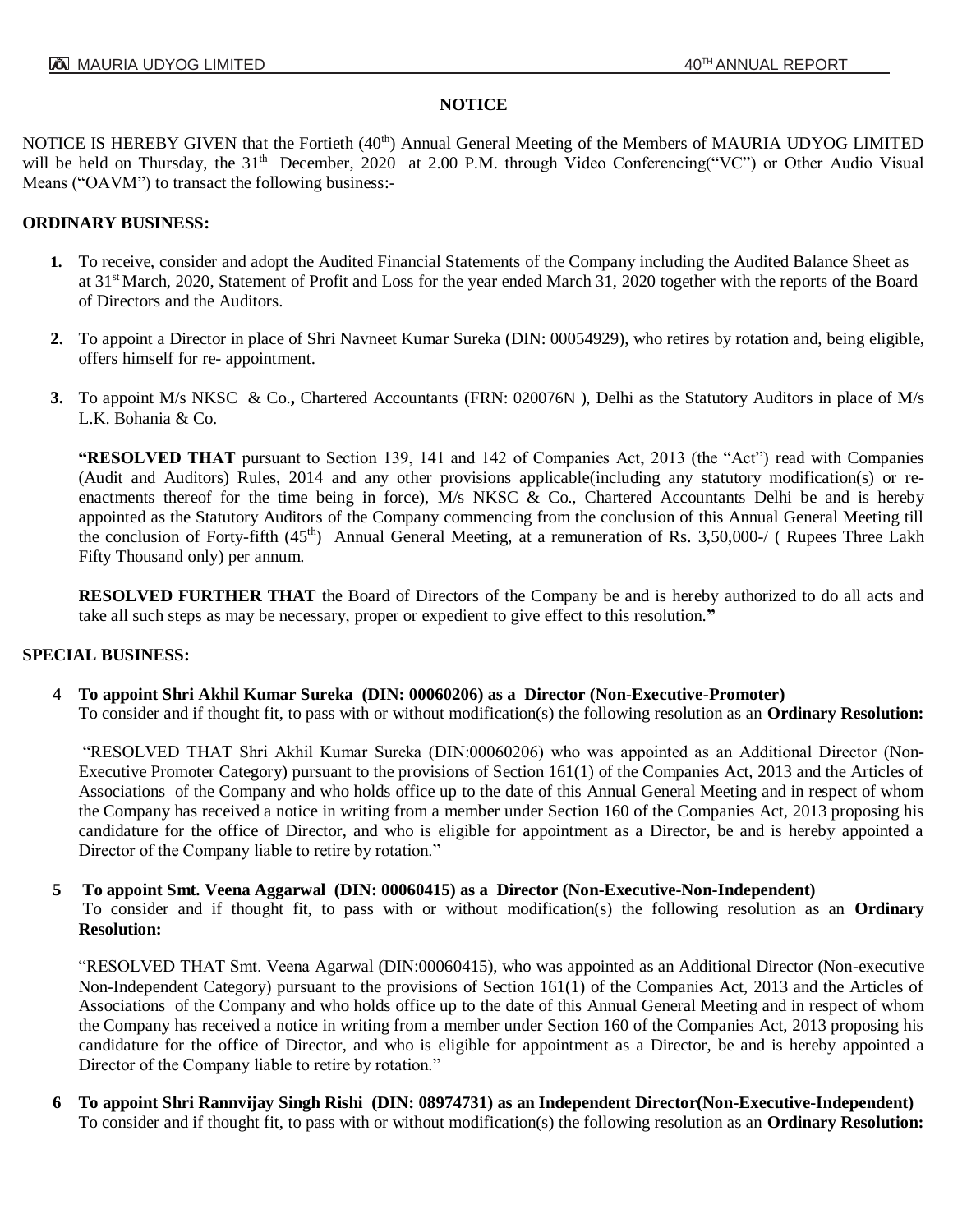## **TA MAURIA UDYOG LIMITED A**  $40^{TH}$  ANNUAL REPORT

"**RESOLVED THAT** pursuant to the provisions of Section 149 and 152 read with Schedule IV and all other applicable provisions of the Companies Act, 2013 and the Companies (Appointment and qualification of Directors) Rules, 2014 (including any statutory modification(s) or re-enactment thereof for the time being in force) and Regulation 20 of the SEBI (Listing Obligations & Disclosure Requirements) Regulations 2015, Shri Rannvijay Singh Rishi (DIN:08974731), who was appointed as an Additional Director pursuant to the provisions of Section 161(1) of the Companies Act, 2013 and the Articles of Associations of the Company and who holds office up to the date of this Annual General Meeting, be and is hereby appointed as a Non-Executive Independent Director of the Company to hold office for a term of 5(five) years wef November 26, 2020 ending upto November 25, 2025."

 **7 To appoint Shri Navneet Kumar Sureka (DIN: 00054929) as the Managing Director of the company** and in this regard to consider and if thought fit, to pass with or without modification(s) the following resolution as a **Special Resolution:** 

"**RESOLVED THAT** pursuant to the provisions of Section 196, 197, 198, 203 of the Companies Act,2013 the proposal for appointment of Shri N. K. Sureka as the Managing Director of the Company with effect from 1<sup>st</sup> April 2020, who would be liable to retire by rotation, on a remuneration and perquisites not exceeding the limits prescribed under 197 of the Companies Act, 2013 and/ or Part- II of Schedule V to the Companies Act, 2013 on the terms and conditions as approved by the Nomination & Remuneration Committee, and as detailed in explanatory statement attached hereto, be and is hereby considered and approved, subject to approval of the shareholders in the General Meeting:

"RESOLVED that pursuant to the provisions of Section 196, 197, 198, 203 of the Companies Act,2013 the proposal for appointment / re-appointment of Shri N. K. Sureka as the Managing Director of the Company with effect from  $1<sup>st</sup>$  April 2020, who would be liable to retire by rotation, on existing remuneration and perquisites not exceeding the limits prescribed under 197 of the Companies Act, 2013 and/ or Part- II of Schedule V to the Companies Act, 2013 on the terms and conditions as approved by the Nomination & Remuneration Committee, given herein below be and is hereby considered and approved, subject to approval of the shareholders in the General Meeting: -

| 1. | Period of Appointment | : One Year with effect from 01-04-2020                                                                                                                                       |
|----|-----------------------|------------------------------------------------------------------------------------------------------------------------------------------------------------------------------|
| 2. | Salary                | : $3,15,000/$ - per month.                                                                                                                                                   |
| 3. | Perquisites           | : (A) Contribution to provident Fund as applicable under<br>the Provident Fund Act.<br>(B) Gratuity $\omega$ half $-a$ - month salary for each completed<br>year of service. |
|    |                       | (C) Earned Leaves as per the Rules of the Company which will be<br>encashable at the end of the tenure, if not availed.                                                      |

(D) Furnished residential accommodation and reimbursement of expenditure incurred on Gas, Electricity, Water and Furnishing.

(E) Reimbursement of actual medical expenses of self & family.

Further "Resolved that in case of no profits or inadequacy of profits in any of the financial year of the currency of his tenure, the salary plus perquisites per month as minimum remuneration shall be paid to Shri N.K. Sureka not exceeding the limits as prescribed under Section-II of Part-II of Schedule V of the Companies Act, 2013 ."

**FURTHER RESOLVED THAT** the Board of directors be and is hereby authorized to do all acts and take all such steps as maybe necessary, proper or expedient to give effect to this resolution."

## **8 To approve entering into Transactions with Related Parties u/s 188 of the Companies Act, 2013**

To consider and if thought fit, to pass with or without modification(s) the following resolution as an **Ordinary Resolution**:

**" RESOLVED THAT** pursuant to the provisions of Regulation 23 of SEBI (Listing Obligations & Disclosure Requirements)Regulations, 2015 and Section 188 of the Companies Act, 2013and other applicable provisions, rules, regulation for the time being in force, and also pursuant to consent of Audit Committee, consent of the shareholders be and is hereby accorded to the Board of Directors for entering into related party transactions by the Company with effect from 1<sup>st</sup> April, 2020 upto a maximum amount per annum as specified herein below: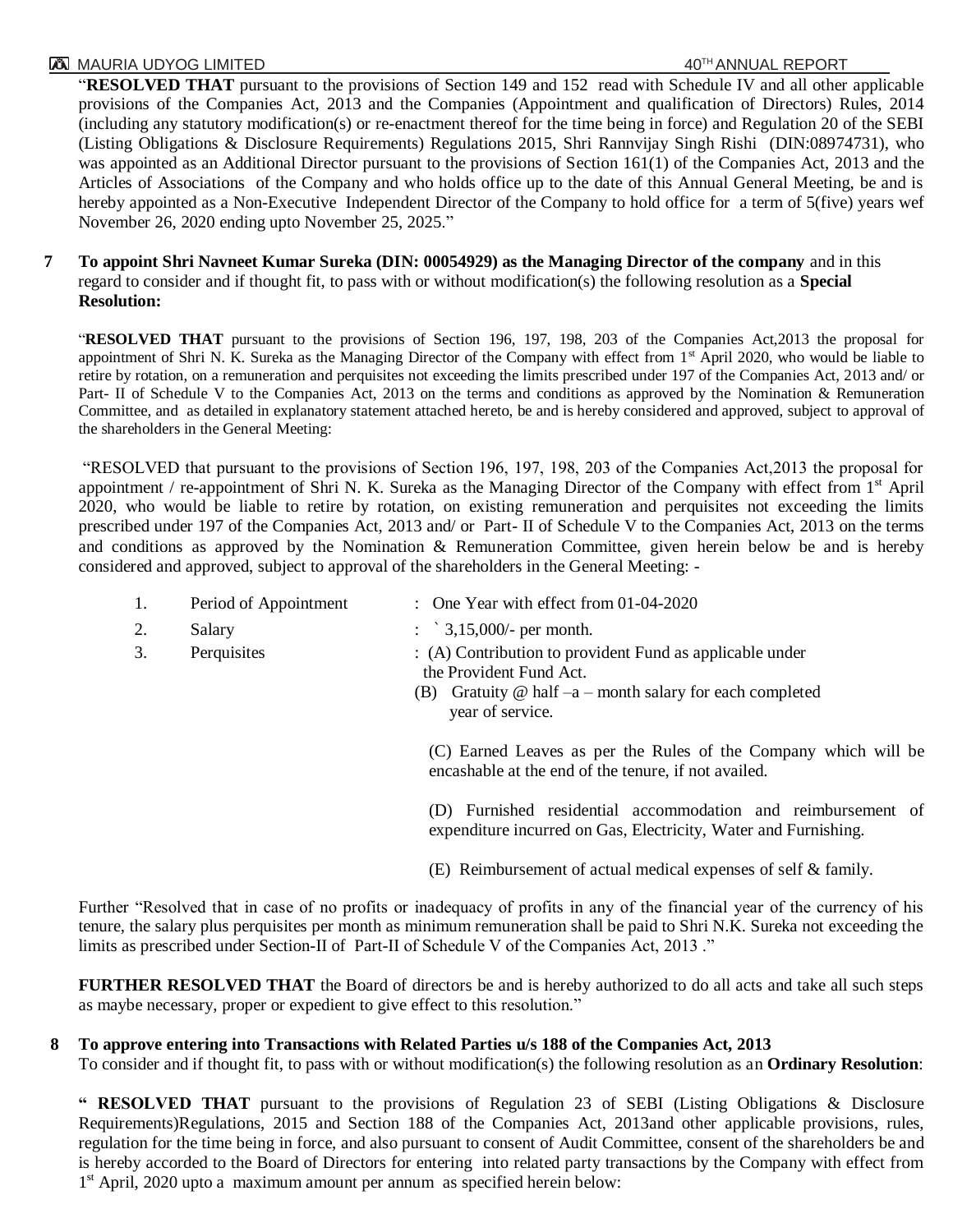| MAXIMUM VALUE OF CONTRACT/ TRANSACTION (PER ANNUM) WEF 1 <sup>ST</sup> APRIL, 2020.                                                                                                                                                                                                                                                                                                                          |                                                                             |                                                                                                         |                                                |                                                                                                                                                                                                             |                |  |
|--------------------------------------------------------------------------------------------------------------------------------------------------------------------------------------------------------------------------------------------------------------------------------------------------------------------------------------------------------------------------------------------------------------|-----------------------------------------------------------------------------|---------------------------------------------------------------------------------------------------------|------------------------------------------------|-------------------------------------------------------------------------------------------------------------------------------------------------------------------------------------------------------------|----------------|--|
| ` in Crores                                                                                                                                                                                                                                                                                                                                                                                                  |                                                                             |                                                                                                         |                                                |                                                                                                                                                                                                             |                |  |
|                                                                                                                                                                                                                                                                                                                                                                                                              |                                                                             | Transactions defined u/s 188(1) of the Companies                                                        |                                                |                                                                                                                                                                                                             |                |  |
|                                                                                                                                                                                                                                                                                                                                                                                                              | Act, 2013                                                                   |                                                                                                         |                                                |                                                                                                                                                                                                             |                |  |
| Name of the related parties and name of the<br>Directors or Key Managerial Personnel<br>who is related, if any alongwith nature of<br>their relationship:<br>Sh. N.K. Sureka, Managing Director and<br>Sh. A.K. Sureka Director being the<br>Promoter Directors and/or their relatives<br>are interested as Directors, Shareholders or<br>Partners in the following Companies, Trust,<br>Society/Firms/ LLP. | Sale,<br>purchase<br>or supply<br><sub>of</sub><br>any<br>goods<br>material | Selling<br><b>or</b><br>otherwise<br>disposing of<br><sub>or</sub><br>buying<br>property of<br>any kind | Leasing<br>of<br>property<br>of<br>any<br>kind | Availing or rendering<br>of<br>any<br>services;<br>Appointment of any<br>agent for purchase or<br>sale<br>of<br>goods;<br>materials, services or<br>availing<br>property,<br>corporate<br>guarantee<br>etc. | Others         |  |
| <b>COMPANIES</b>                                                                                                                                                                                                                                                                                                                                                                                             |                                                                             |                                                                                                         |                                                |                                                                                                                                                                                                             |                |  |
| Jotindra Steel & Tubes Ltd.                                                                                                                                                                                                                                                                                                                                                                                  | 50                                                                          | 50                                                                                                      | 10                                             | 50                                                                                                                                                                                                          | 50             |  |
| Quality Synthetic Industries Ltd.                                                                                                                                                                                                                                                                                                                                                                            | 20                                                                          | 20                                                                                                      | 5                                              | 20                                                                                                                                                                                                          | 5              |  |
| Srinarayan Rajkumar Merchants Ltd.                                                                                                                                                                                                                                                                                                                                                                           | 20                                                                          | 20                                                                                                      | 5                                              | 20                                                                                                                                                                                                          | 5              |  |
| Bihariji Infotech Private Ltd.                                                                                                                                                                                                                                                                                                                                                                               | 5                                                                           | 5                                                                                                       | 5                                              | 10                                                                                                                                                                                                          | 5              |  |
| S.K.D. Estates Private Ltd.                                                                                                                                                                                                                                                                                                                                                                                  | 5                                                                           | 5                                                                                                       | 5                                              | 75                                                                                                                                                                                                          | 5              |  |
| Bhama Properties Private Ltd.                                                                                                                                                                                                                                                                                                                                                                                | 5                                                                           | $\overline{5}$                                                                                          | 5                                              | 50                                                                                                                                                                                                          | 5              |  |
| Deepak Hotels Private Ltd.                                                                                                                                                                                                                                                                                                                                                                                   | 5                                                                           | 5                                                                                                       | 5                                              | 200                                                                                                                                                                                                         | 5              |  |
| Bihariji Ispat Udyog Ltd.                                                                                                                                                                                                                                                                                                                                                                                    | 20                                                                          | 20                                                                                                      | 5                                              | 100                                                                                                                                                                                                         | 5              |  |
| Taanz Fashions India Private Ltd.                                                                                                                                                                                                                                                                                                                                                                            | 5                                                                           | 5                                                                                                       | 5                                              | 25                                                                                                                                                                                                          | $\overline{5}$ |  |
| Puranmal Foods India Private Ltd.                                                                                                                                                                                                                                                                                                                                                                            | 5                                                                           | $\overline{5}$                                                                                          | $\overline{5}$                                 | $\overline{2}$                                                                                                                                                                                              | 5              |  |
| Veshnoudevi Properties Pvt. Ltd.                                                                                                                                                                                                                                                                                                                                                                             | 5                                                                           | 5                                                                                                       | 5                                              | 100                                                                                                                                                                                                         | 5              |  |
| Strawberry Star India Pvt. Ltd.                                                                                                                                                                                                                                                                                                                                                                              | $\overline{5}$                                                              | 5                                                                                                       | 5                                              | 30                                                                                                                                                                                                          | $\overline{5}$ |  |
| Achal Estates Pvt. Ltd.                                                                                                                                                                                                                                                                                                                                                                                      | $\overline{5}$                                                              | $\overline{5}$                                                                                          | $\overline{5}$                                 | 100                                                                                                                                                                                                         | 100            |  |
| Magnum Products Private Ltd.                                                                                                                                                                                                                                                                                                                                                                                 | 5                                                                           | 5                                                                                                       | $\overline{2}$                                 | 100                                                                                                                                                                                                         | 100            |  |
| TRUST SOCIETY/FIRMS/ LLP/JOINT                                                                                                                                                                                                                                                                                                                                                                               | 100                                                                         | 100                                                                                                     | 100                                            | 100                                                                                                                                                                                                         | 100            |  |
| <b>VENTUR/SUBSIDIARIES</b>                                                                                                                                                                                                                                                                                                                                                                                   |                                                                             |                                                                                                         |                                                |                                                                                                                                                                                                             |                |  |
| Directors/KMPs/Relatives of directors/                                                                                                                                                                                                                                                                                                                                                                       |                                                                             |                                                                                                         |                                                |                                                                                                                                                                                                             |                |  |
| other firms and companies in which                                                                                                                                                                                                                                                                                                                                                                           | 5                                                                           | 5                                                                                                       | $\overline{2}$                                 | $\overline{2}$                                                                                                                                                                                              | 5              |  |
| directors have interest as per section                                                                                                                                                                                                                                                                                                                                                                       |                                                                             |                                                                                                         |                                                |                                                                                                                                                                                                             |                |  |
| 2(76) of the Companies Act, 2013                                                                                                                                                                                                                                                                                                                                                                             |                                                                             |                                                                                                         |                                                |                                                                                                                                                                                                             |                |  |
| Note: Terms and conditions of transactions to be entered into with the above named parties are subject to and to be                                                                                                                                                                                                                                                                                          |                                                                             |                                                                                                         |                                                |                                                                                                                                                                                                             |                |  |
| agreed upon and approved from time to time by the Board of Directors.                                                                                                                                                                                                                                                                                                                                        |                                                                             |                                                                                                         |                                                |                                                                                                                                                                                                             |                |  |

**"RESOLVEDFURTHER THAT** for the purpose of giving effect to this Resolution, the Board of Directors and/or any Committee thereof be and is hereby authorized to do all such acts, deeds and things and matters as the Board of Directors and/or Committee thereof may in its absolute discretion consider necessary, proper, expedient or appropriate."

## **9 To approve the remuneration of the Cost Auditors for the financial year ending March, 2020**

To consider and if thought fit, to pass, with or without modification(s), the following resolution as an **Ordinary Resolution:**

**" RESOLVED THAT** pursuant to the provisions of Section 148 and other applicable provisions of the Companies Act, 2013 and Companies (Audit and Auditors) Rules, 2014(including any statutory modification(s) or re-enactment thereof, for the time being in force, Jai Prakash & Co., the Cost Auditors (Firm Regd. No.-100572) appointed by the Board of Directors of the Company, to conduct the Audit of the cost records of the Company for the financial year ending March,

31, 2021, be paid remuneration of ` 36,000/-" (Rupees Thirty Six Thousand Only).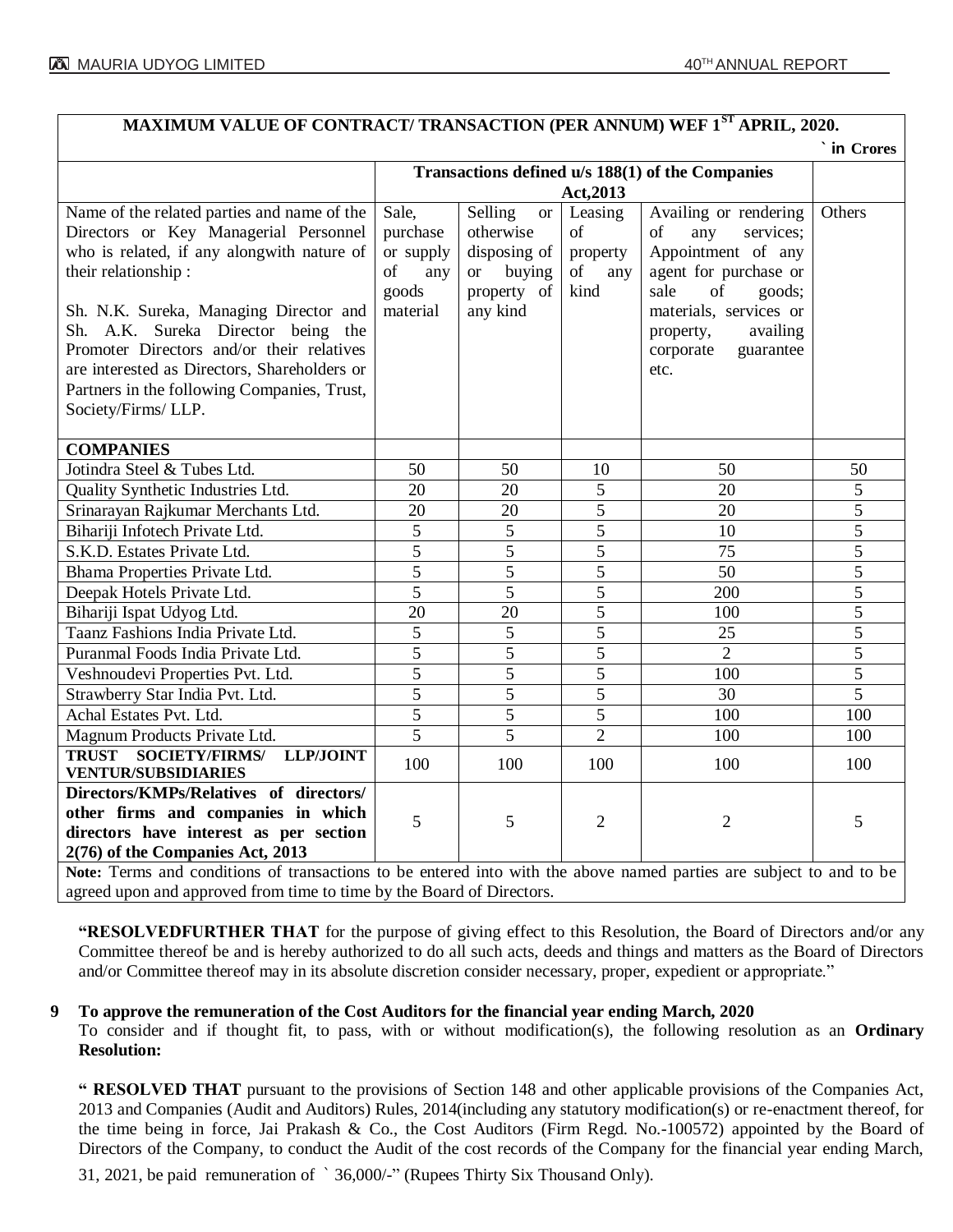**"RESOLVED FURTHER THAT** the Board of Directors of the Company be and is hereby authorized to do all acts and take all such steps as may be necessary, proper or expedient to give effect to this resolution."

> By Order of the Board of Directors MAURIA UDYOG LIMITED  $SD/-$ (DIVYA AGARWAL) COMPANY SECRETARY ROOM NO. 107, 1<sup>ST</sup>FLOOR, ANAND JYOTI BUILDING, 41, NETAJI SUBHAS ROAD, KOLKATA-700001 (WEST BENGAL) CIN: L51909WB1980PLC033010 Date: December 08, 2020.

#### **Notes:**

- 1. In view of the prevailing COVID-19 pandemic, the Ministry of Corporate Affairs (the "MCA") vide its General Circulars No. 14/2020, No. 17/2020 and No. 20/2020 dated April 8, 2020, April 13, 2020 and May 5, 2020 respectively (hereinafter, collectively referred as the "MCA Circulars") read with SEBI Circular No. SEBI/HO/CFD/CMD1/CIR/P/2020/79 dated May 12, 2020, has allowed companies to conduct their annual general meetings through Video Conferencing ("VC") or Other Audio Visual Means ("OAVM"), thereby, dispensing with the requirement of physical attendance of the members at their AGM and accordingly, the 40<sup>th</sup> Annual General Meeting (the "AGM" or the "Meeting") of Mauria Udyog **Limited (the "Company")** will be held through VC or OAVM in compliance with the said circulars and the relevant provisions of the Companies Act, 2013 (as amended) (the "Act") and Rules made thereunder and the SEBI (Listing Obligations and Disclosure Requirements) Regulations, 2015 (as amended) (the "Listing Regulations").
- 2. **IN TERMS OF THE MCA CIRCULARS AND SEBI CIRCULAR NO. SEBI/HO/CFD/CMD1/CIR/P/2020/79 DATED MAY 12, 2020, THE REQUIREMENT OF SENDING PROXY FORMS TO HOLDERS OF SECURITIES AS PER PROVISIONS OF SECTION 105 OF THE ACT READ WITH REGULATION 44(4) OF THE LISTING REGULATIONS, HAS BEEN DISPENSED WITH. THEREFORE, THE FACILITY TO APPOINT PROXY BY THE MEMBERS WILL NOT BE AVAILABLE AND CONSEQUENTLY, THE PROXY FORM AND ATTENDANCE SLIP ARE NOT ANNEXED TO THIS NOTICE CONVENING THE 40TH AGM OF THE COMPANY (THE "NOTICE").**

However, in pursuance of Section 113 of the Act and Rules framed thereunder, the corporate members are entitled to appoint authorized representatives for the purpose of voting through remote e-Voting or for the participation and e-Voting during the AGM, through VC or OAVM. Institutional Shareholders (i.e., other than individuals, HUF, NRI, etc.) are required to send scanned copy (PDF / JPG Format) of the relevant Board Resolution / Power of Attorney appropriate Authorization Letter together with attested specimen signature(s) of the duly authorized signatory(ies) who are authorized to vote, to the Scrutinizer through e-mail at **office@agdassociates.in** with a copy marked to **evotingindia.com**.

Since the AGM will be held through VC or OAVM, no Route Map is being provided with the Notice.

- 3. Pursuant to the provisions of Section 108 of the Companies Act, 2013 read with Rule 20 of the Companies (Management and Administration) Rules, 2014 (as amended) and Regulation 44 of SEBI (Listing Obligations & Disclosure Requirements) Regulations 2015 (as amended), and MCA Circulars dated April 08, 2020, April 13, 2020 and May 05, 2020 the Company is providing facility of remote e-voting to its Members in respect of the business to be transacted at the AGM. For this purpose, the Company has entered into an agreement with Central Depository Services (India) Limited (CDSL) for facilitating voting through electronic means, as the authorized e-Voting's agency. The facility of casting votes by a member using remote evoting as well as the e-voting system on the date of the AGM will be provided by CDSL.
- 4. The Members can join the AGM in the VC/OAVM mode 15 minutes before and after the scheduled time of the commencement of the Meeting by following the procedure mentioned in the Notice. The facility of participation at the AGM through VC/OAVM will be made available to at least 1000 members on first come first served basis. This will not include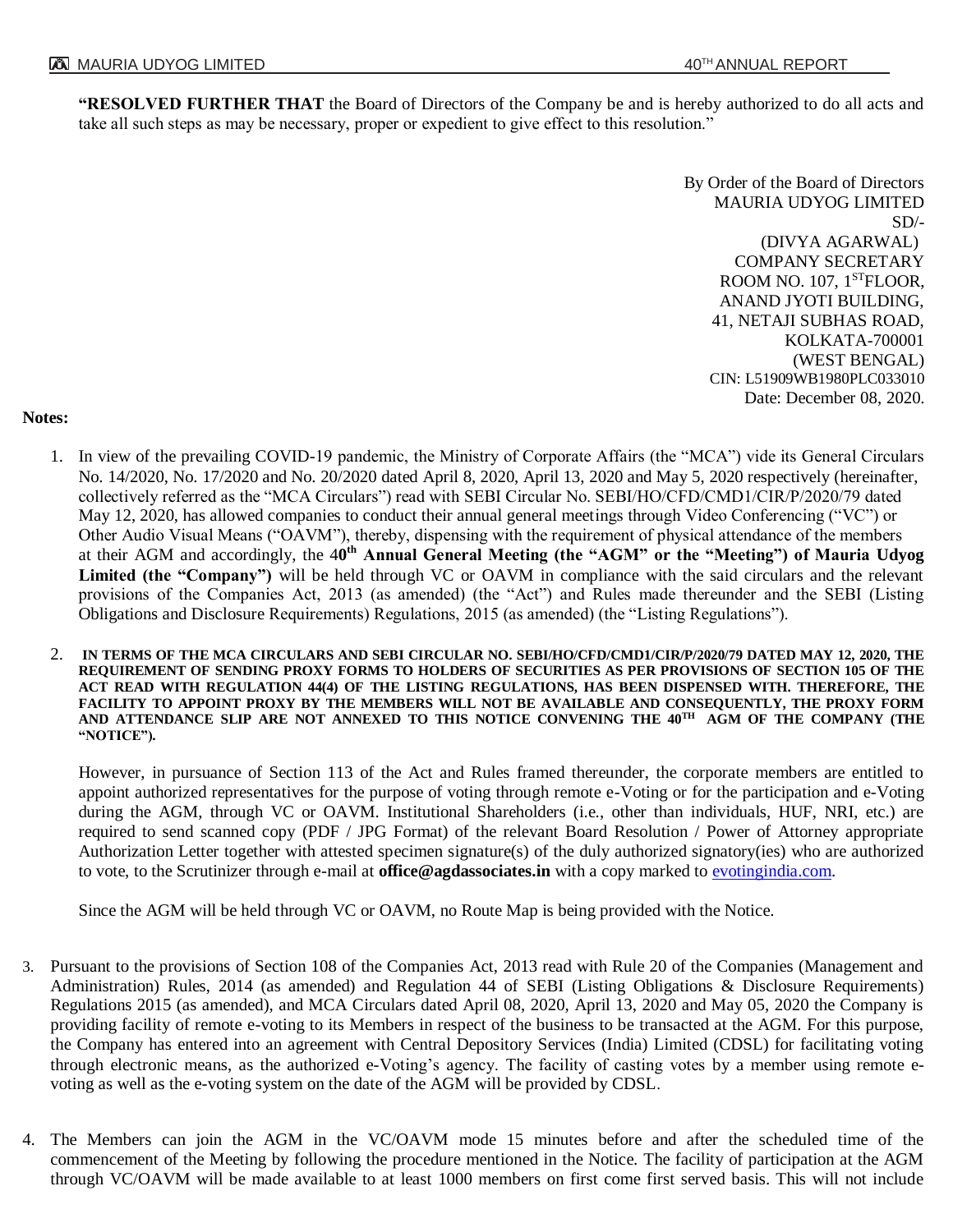large Shareholders (Shareholders holding 2% or more shareholding), Promoters, Institutional Investors, Directors, Key Managerial Personnel, the Chairpersons of the Audit Committee, Nomination and Remuneration Committee and Stakeholders Relationship Committee, Auditors etc. who are allowed to attend the AGM without restriction on account of first come first served basis.

- 5. The attendance of the Members attending the AGM through VC/OAVM will be counted for the purpose of ascertaining the quorum under Section 103 of the Companies Act, 2013.
- 6. In line with the Ministry of Corporate Affairs (MCA) Circular No. 17/2020 dated April 13, 2020, the Notice calling the AGM has been uploaded on the website of the Company at www.mauria.com. The Notice can also be accessed from the websites of the Stock Exchanges i.e. BSE Limited and National Stock Exchange of India Limited at www.bseindia.com and www.nseindia.com respectively. The AGM Notice is also disseminated on the website of CDSL (agency for providing the Remote e-Voting facility and e-voting system during the AGM) i.e. [www.evotingindia.com.](http://www.evotingindia.com/)
- 7. The AGM has been convened through VC/OAVM in compliance with applicable provisions of the Companies Act, 2013 read with MCA Circular No. 14/2020 dated April 8, 2020 and MCA Circular No. 17/2020 dated April 13, 2020 and MCA Circular No. 20/2020 dated May 05, 2020.

## **8. Dispatch of Annual Report through E-mail**

In accordance with the MCA Circulars and the said SEBI Circular dated May 12, 2020, the Notice alongwith the Annual Report of the Company for the financial year ended March 31, 2020, will be sent only through e-mail, to those Members whose e-mail addresses are registered with the Company or the Registrar and Share Transfer Agent (the "RTA"), i.e., M/s. BEETAL Financial & Computers Services Pvt. Ltd. or the Depository Participant(s). The Notice and the Annual Report for the financial year ended March 31, 2020 shall be available on the websites of the Company *viz., www.mauria.com* and of the Stock Exchanges where Equity Shares of the Company are listed. The Notice shall also be available on the e-Voting website of the agency engaged for providing e-Voting facility, i.e., Central Depository Services (India) Limited (CSDL), *viz*., www.evotingindia.com

- 9. Only registered members of the Company holding shares as on **the Cut-off date** decided for the purpose, being Thursday, 24<sup>rd</sup> December, 2020 or any proxy appointed by such registered member may attend and vote at the Annual General Meeting as provided under the provisions of the Companies Act, 2013.
- 10. The Register of members and share transfer books of the Company will remain closed from Friday, 25<sup>th</sup> December, 2020 to Thursday, the 31<sup>st</sup> December, 2020 (both days inclusive).
- 11. Explanatory Statement as required under Section 102(1) of the Companies Act, 2013, relating to the Special Business to be transacted at the Meeting is annexed hereto.
- 12. SEBI mandates transfers of securities only in dematerialized mode vide Notification No.: SEBI/LAD-NRO/GN/2018/24 dated June 8, 2018. In view of the above and to avail various benefits of dematerialization, members are advised to dematerialize shares held by them in physical form.
- 6. SEBI mandates updation of Shareholders' PAN and Bank details vide SEBI Circular No.: SEBI/HO/MIRSD/DOP1/CIR/P/2018/24 dated June 08, 2018. Members holding shares in electronic form are, therefore, requested to submit their PAN to their depository participant(s). Members holding shares in physical form are required to submit their PAN details to the Registrar and Share Transfer Agent of the Company.
- 7. SEBI has mandated the submission of Permanent Account Number (PAN) by every participant in the securities market. Members holding shares in electronic form are, therefore, requested to submit their PAN to their depository participant(s). Members holding shares in physical form are required to submit their PAN details to the Registrar and Share Transfer Agent of the Company.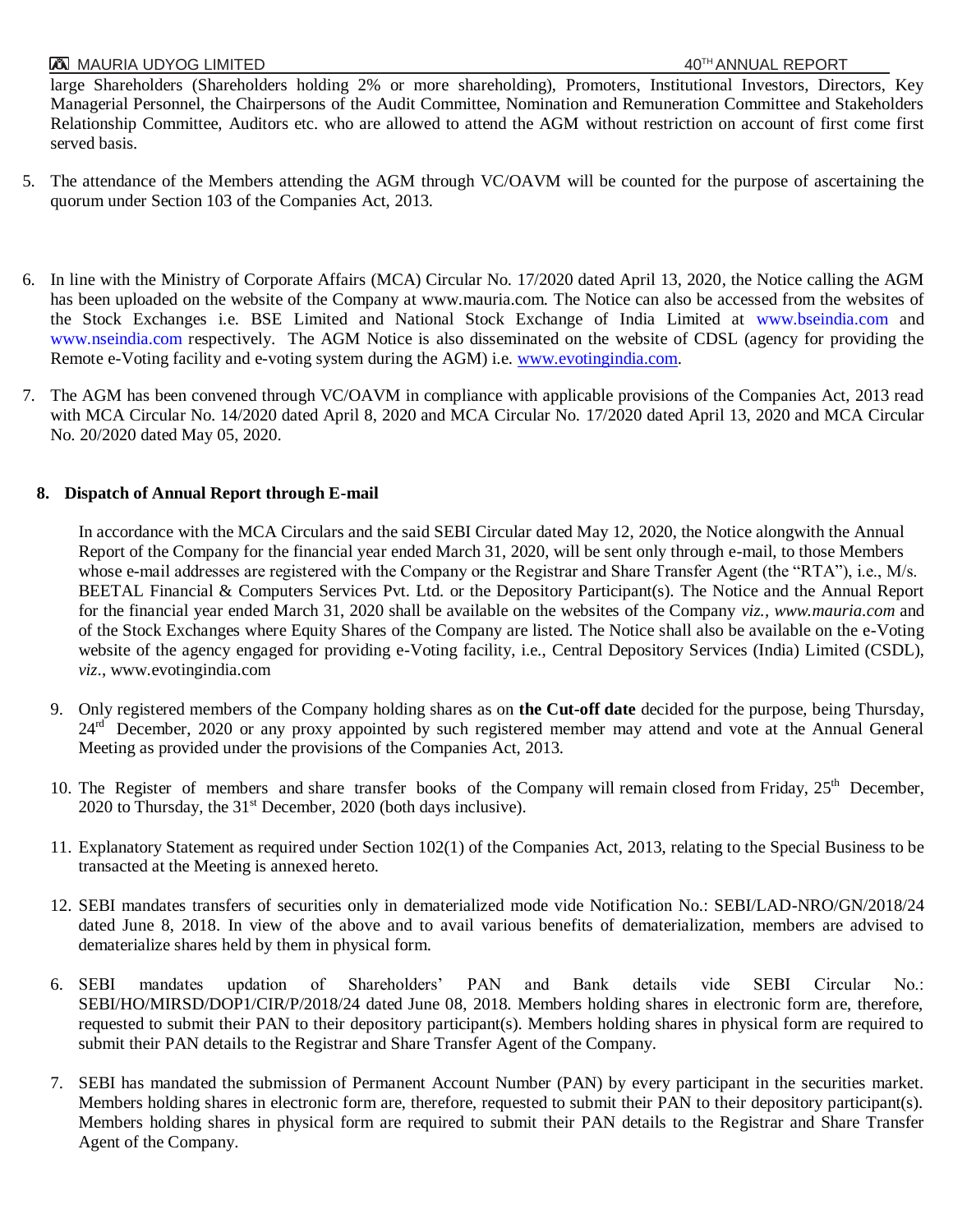# **TA MAURIA UDYOG LIMITED** 40<sup>TH</sup> ANNUAL REPORT

- 8. Additional information, pursuant to Regulation 36 of the Listing Regulations, in respect of directors seeking appointment/re-appointment at the AGM, forms part of the Notice.
- 9. All the documents referred to in the notice will be available for inspection at the Company's registered office during normal business hours on all working days upto the date of AGM. The Register of Directors and Key managerial Personnel and their shareholding, maintained under section 170 of the Companies Act 2013(Act), and the Register of Contracts or Arrangements in which directors are interested, maintained under section 189 of the Act, will be available for inspection by the members at the AGM.
- 10. Members whose shareholding is in electronic mode are requested to direct change of address, contact details and bank account details, in case of change, to their respective depository participant(s). Members holding shares in physical form are requested to update their addresses and contact details with the Registrar and Share Transfer Agent of the Company, if there is any change.
- 11. In terms of section 101 of the Companies Act 2013, read together with the rules made thereunder, the Company forwarded soft copies of all the documents to be sent to the shareholders including the General Meeting notices along with Audited Accounts and requisite reports thereon to all those members who have registered their e-mail ids with their respective DPs or with the Share Transfer Agent of the Company. Please note that these documents are also available on the Company's Website at www.mauria.com. All the members are requested to ensure to keep their e-mail addresses updated with the Depository Participants or by writing to the Company at  $\ln \frac{\text{Input} \cdot \text{Output}}{\text{Output}}$  their folio number(s) or their DP/ CLIENT IDs.
- 12. Voting Rights: Shareholders holding equity shares shall have one vote per share as shown against their holding and shareholders.

## **13. Voting through electronic means:**

- **a.** Pursuant to the provisions of Section 108 of the Companies Act, 2013 and the Rules made thereunder and Regulation 44 of the SEBI (Listing Obligations and Disclosure Requirements) Regulations, 2015, a member of the Company holding shares either in physical form or in dematerialized form may exercise his right to vote by electronic means in respect of the resolution(s) contained in this notice.
- **b.** The Company is providing facility for voting by electronic means to its members to enable them to cast their votes through such voting. The Company has engaged the services of Central Depository Services (India) Limited (CDSL) to provide remote e-voting facility (i.e. the facility of casting votes by a member by using an electronic voting system from a place other than the venue of a general meeting).
- **c.** The Company shall also provide facility for voting through Ballot/polling paper which shall be available at the meeting and members attending the meeting who have not already casted their vote by remote e-voting shall be able to exercise their right to vote at the meeting
- **d.** The members who have exercised their vote by remote e-voting prior to the meeting may also attend the meeting but shall not be entitled to cast their vote again.
- **e.** The Board of Directors have appointed **M/s A G D & Associates, Chartered Accountant (FRN: 033552N),** Faridabad in practice as the Scrutinizer, for conducting the voting / poll and remote e-voting process in a fair and transparent manner.
- **f.** The cut-off date for the purpose of voting (including remote e-voting) in the meeting is **Thursday, 24th December, 2020,**
- **g.** Members are requested to carefully read the instructions for remote e-voting before casting their vote.
- **h.** The remote e-voting facility will be available during the following period after which the portal shall forthwith be blocked and shall not be available:

| <b>COMMENCMENT OF E-VOTING</b>                | <b>END OF E-VOTING</b>                                 |
|-----------------------------------------------|--------------------------------------------------------|
| Monday, $28^{th}$ December, 2020 at 10.00 A.M | Wednesday, 30 <sup>th</sup> December 2020 at 5.00 P.M. |

Persons who have acquired shares and became members of the Company after dispatch of the Notice of AGM but before the **cut-off date** of **Thursday, 24<sup>th</sup> December, 2020,** may obtained their user ID and password for e-voting from the Company's Registrar and share transfer Agent or CDSL.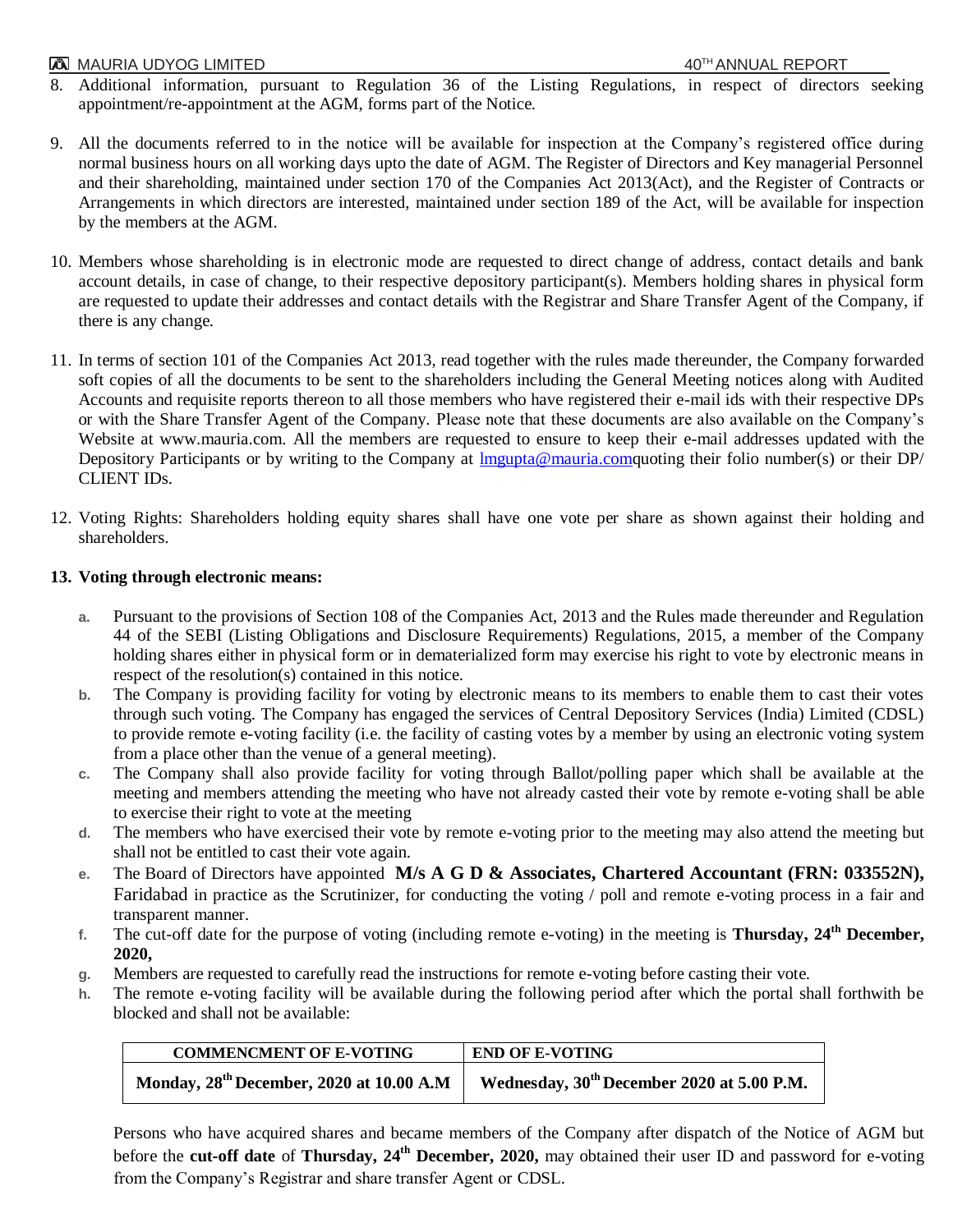## **i. The instructions for shareholders voting electronically are as under:**

- **(i)** The voting period begins on Monday**, 28th December, 2020 at 10.00 A.M** and ends on **Wednesday, 30th December 2020 at 5.00 P.M.** During this period shareholders' of the Company, holding shares either in physical form or in dematerialized form, as on the cut-off date (record date) of **Thursday, 24th December, 2020** may cast their vote electronically. The e-voting module shall be disabled by CDSL for voting thereafter.
- **(ii)** Shareholders who have already voted prior to the meeting date would not be entitled to vote at the meeting venue.
- **(iii)** The shareholders should log on to the e-voting website [www.evotingindia.com](http://www.evotingindia.com/).
- **(iv)** Click on "Shareholders" module.
- **(v)** Now enter your User ID
	- a. For CDSL: 16 digits beneficiary ID,
	- b. For NSDL: 8 Character DP ID followed by 8 Digits Client ID,
	- c. Shareholders holding shares in Physical Form should enter Folio Number registered with the Company. OR

Alternatively, if you are registered for CDSL's **EASI/EASIEST** e-services, you can log-in at [https://www.cdslindia.com](https://www.cdslindia.com/) from [Login](Login - Myeasi) - Myeasi using your login credentials. Once you successfully log-in to CDSL's **EASI/EASIEST** e-services, click on **e-Voting** option and proceed directly to cast your vote electronically.

- **(vi)** Next enter the Image Verification as displayed and Click on Login.
- **(vii)** If you are holding shares in demat form and had logged on to [www.evotingindia.com](http://www.evotingindia.com/) and voted on an earlier evoting of any company, then your existing password is to be used.

|                    | For Shareholders holding shares in Demat Form and Physical Form                                                                                                                             |  |  |
|--------------------|---------------------------------------------------------------------------------------------------------------------------------------------------------------------------------------------|--|--|
| <b>PAN</b>         | Enter your 10 digit alpha-numeric *PAN issued by Income Tax Department (Applicable                                                                                                          |  |  |
|                    | for both demat shareholders as well as physical shareholders)                                                                                                                               |  |  |
|                    | Shareholders who have not updated their PAN with the Company/Depository<br>$\bullet$<br>Participant are requested to use the sequence number sent by Company/RTA<br>or contact Company/RTA. |  |  |
| Dividend<br>Bank   | Enter the Dividend Bank Details or Date of Birth (in dd/mm/yyyy format) as recorded                                                                                                         |  |  |
| Details            | in your demat account or in the company records in order to login.                                                                                                                          |  |  |
| of<br>OR -<br>Date | If both the details are not recorded with the depository or company please enter<br>$\bullet$                                                                                               |  |  |
| Birth (DOB)        | the member id $\ell$ folio number in the Dividend Bank details field as mentioned                                                                                                           |  |  |
|                    | in instruction $(v)$ .                                                                                                                                                                      |  |  |

**(viii)** If you are a first time user follow the steps given below:

- **(ix)** After entering these details appropriately, click on "SUBMIT" tab.
- **(x)** Shareholders holding shares in physical form will then directly reach the Company selection screen. However, shareholders holding shares in demat form will now reach 'Password Creation' menu wherein they are required to mandatorily enter their login password in the new password field. Kindly note that this password is to be also used by the demat holders for voting for resolutions of any other company on which they are eligible to vote, provided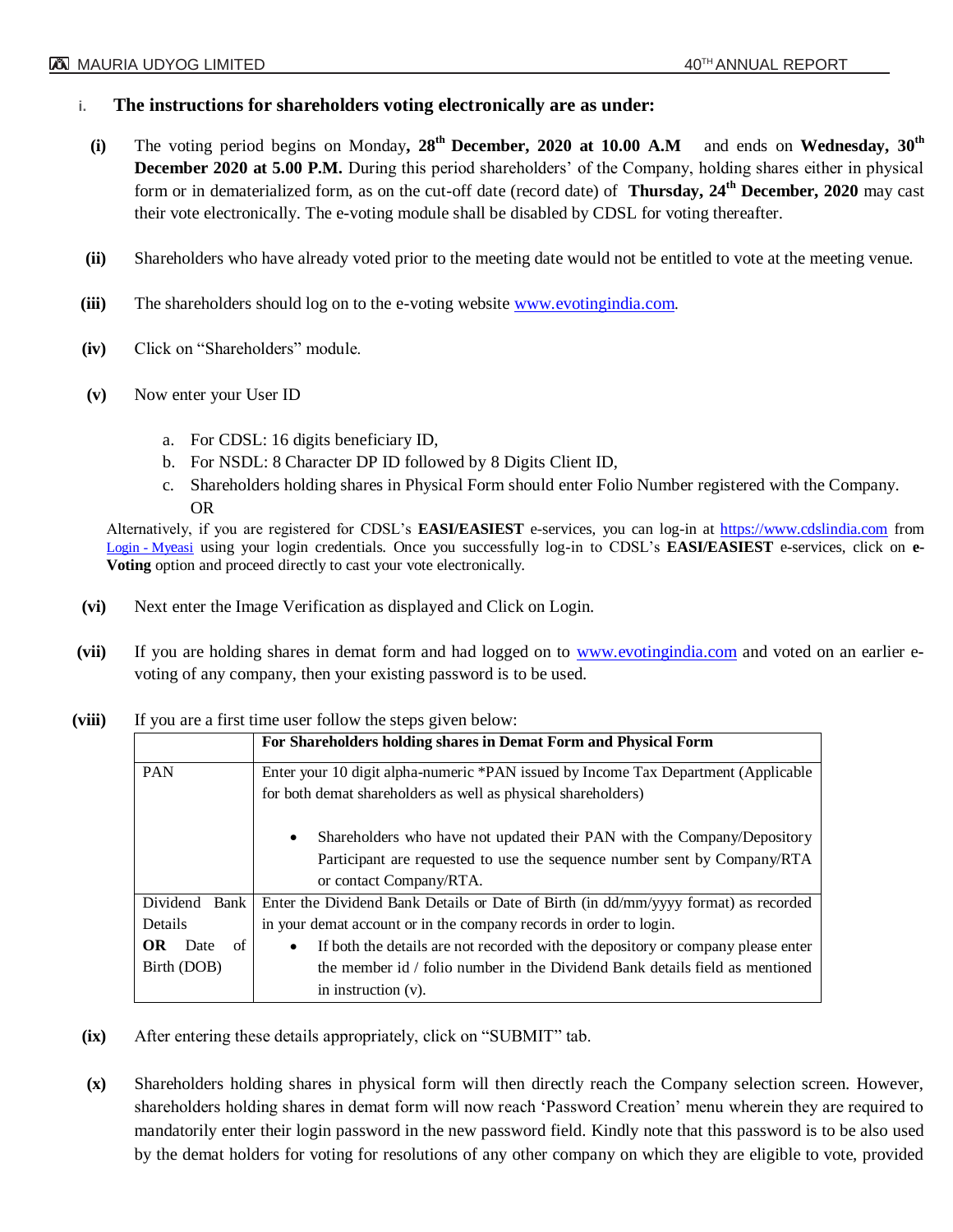that company opts for e-voting through CDSL platform. It is strongly recommended not to share your password with any other person and take utmost care to keep your password confidential.

- **(xi)** For shareholders holding shares in physical form, the details can be used only for e-voting on the resolutions contained in this Notice.
- **(xii)** Click on the EVSN for the relevant Company Name viz **Mauria Udyog Ltd.** on which you choose to vote.
- **(xiii)** On the voting page, you will see "RESOLUTION DESCRIPTION" and against the same the option "YES/NO" for voting. Select the option YES or NO as desired. The option YES implies that you assent to the Resolution and option NO implies that you dissent to the Resolution.
- **(xiv)** Click on the "RESOLUTIONS FILE LINK" if you wish to view the entire Resolution details.
- **(xv)** After selecting the resolution you have decided to vote on, click on "SUBMIT". A confirmation box will be displayed. If you wish to confirm your vote, click on "OK", else to change your vote, click on "CANCEL" and accordingly modify your vote.
- **(xvi)** Once you "CONFIRM" your vote on the resolution, you will not be allowed to modify your vote.
- **(xvii)** You can also take a print of the votes cast by clicking on "Click here to print" option on the Voting page.
- **(xviii)** If a demat account holder has forgotten the login password then Enter the User ID and the image verification code and click on Forgot Password & enter the details as prompted by the system.
	- **(xix)** Shareholders can also cast their vote using CDSL's mobile app "**m-Voting".** The m-Voting app can be downloaded from respective Store. Please follow the instructions as prompted by the mobile app while Remote Voting on your mobile.
- j The e-voting module shall be disabled by CDSL for voting after **Wednesday, 30th December 2020** (**After05.00 pm**) The result declared alongwith the Scrutinizer's Report shall immediately be placed on the Company's web-site [www.mauria.com,](http://www.mauria.com/) notice board of the company and on the web-site of CDSL [www.evotingindia.com](http://www.evotingindia.com/) and communicated to the BSE Ltd. and CSE Ltd., where the shares of the company are listed.

#### k **PROCESS FOR THOSE SHAREHOLDERS WHOSE EMAIL ADDRESSES ARE NOT REGISTERED WITH THE DEPOSITORIES FOR OBTAINING LOGIN CREDENTIALS FOR E-VOTING FOR THE RESOLUTIONS PROPOSED IN THIS NOTICE:**

**1**. For Physical shareholders- please provide necessary details like Folio No., Name of shareholder, scanned copy of the share certificate (front and back), PAN (self attested scanned copy of PAN card), AADHAR (self attested scanned copy of Aadhar Card) by email to **Company/RTA email id**.

**2.** For Demat shareholders -, please provide Demat account details (CDSL-16 digit beneficiary ID or NSDL-16 digit DPID + CLID), Name, client master or copy of Consolidated Account statement, PAN (self attested scanned copy of PAN card), AADHAR (self attested scanned copy of Aadhar Card) to **Company/RTA email id**.

#### **INSTRUCTIONS FOR SHAREHOLDERS FOR E-VOTING DURING THE AGM ARE AS UNDER:-**

- 1. The procedure for e-Voting on the day of the AGM is same as the instructions mentioned above for Remote e-voting.
- 2. Only those shareholders, who are present in the AGM through VC/OAVM facility and have not casted their vote on the Resolutions through remote e-Voting and are otherwise not barred from doing so, shall be eligible to vote through e-Voting system available during the AGM.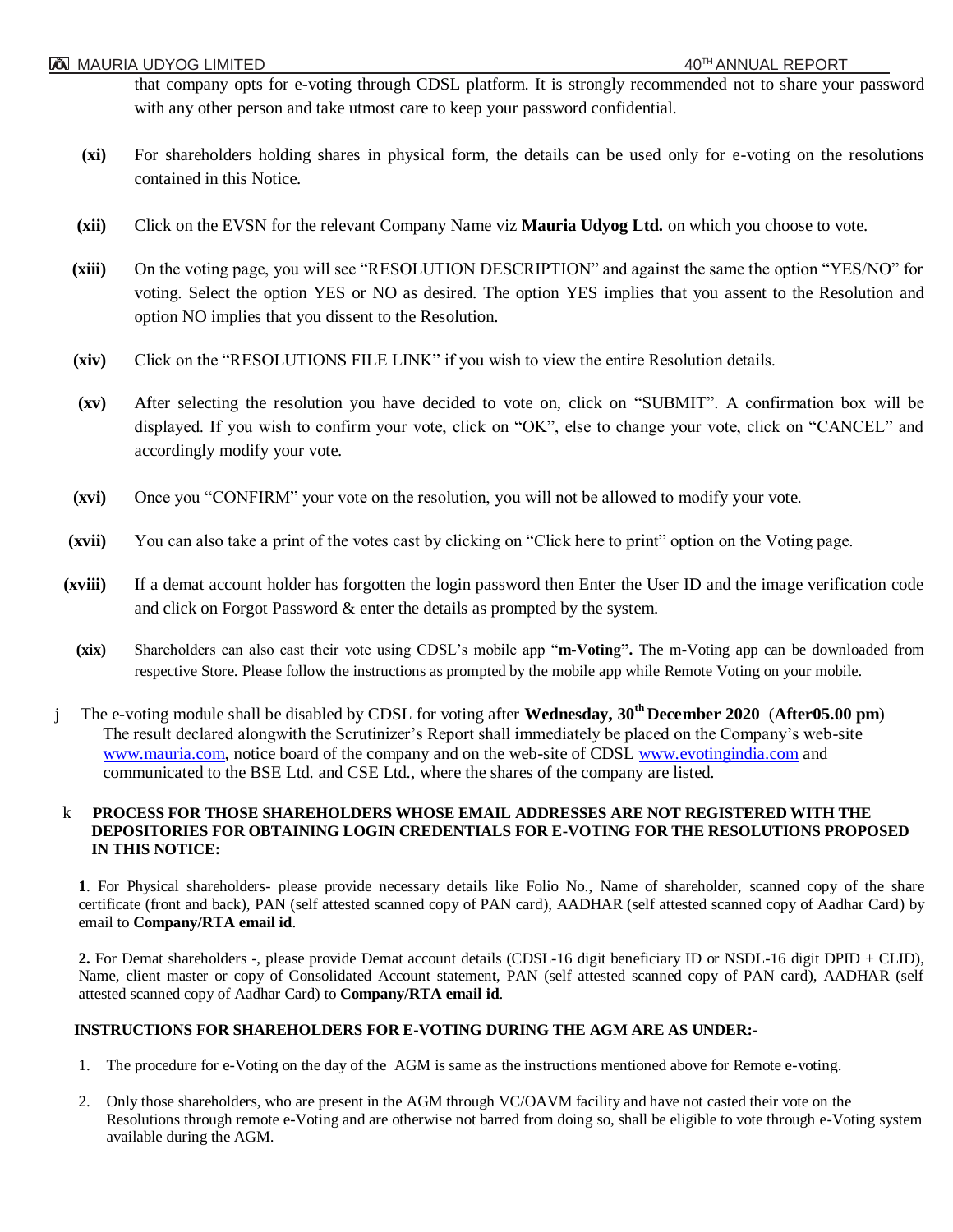#### **ASI** MAURIA UDYOG LIMITED **AND ANNUAL REPORT**

- 3. If any Votes are cast by the shareholders through the e-voting available during the AGM and if the same shareholders have not participated in the meeting through VC/OAVM facility , then the votes cast by such shareholders shall be considered invalid as the facility of e-voting during the meeting is available only to the shareholders attending the meeting.
- 4. Shareholders who have voted through Remote e-Voting will be eligible to attend the AGM. However, they will not be eligible to vote at the AGM.

#### **INSTRUCTIONS FOR SHAREHOLDERS ATTENDING THE AGM THROUGH VC/OAVM ARE AS UNDER:**

- 1. Shareholder will be provided with a facility to attend the AGM through VC/OAVM through the CDSL e-Voting system. Shareholders may access the same at https://www.evotingindia.com under shareholders/members login by using the remote evoting credentials. The link for VC/OAVM will be available in shareholder/members login where the EVSN of Company will be displayed.
- 2. Shareholders are encouraged to join the Meeting through Laptops / IPads for better experience.
- 3. Further shareholders will be required to allow Camera and use Internet with a good speed to avoid any disturbance during the meeting.
- 4. Please note that Participants Connecting from Mobile Devices or Tablets or through Laptop connecting via Mobile Hotspot may experience Audio/Video loss due to Fluctuation in their respective network. It is therefore recommended to use Stable Wi-Fi or LAN Connection to mitigate any kind of aforesaid glitches.
- 5. Shareholders who would like to express their views/ask questions during the meeting may register themselves as a speaker by sending their request in advance at least 5 **days prior to meeting** mentioning their name, demat account number/folio number, email id, mobile number at (company email id). The shareholders who do not wish to speak during the AGM but have queries may send their queries in advance 3 **days prior to meeting** mentioning their name, demat account number/folio number, email id, mobile number at (company email id). These queries will be replied to by the company suitably by email.
- 6. Those shareholders who have registered themselves as a speaker will only be allowed to express their views/ask questions during the meeting.

## **(xx) Note for Non – Individual Shareholders and Custodians**

- Non-Individual shareholders (i.e. other than Individuals, HUF, NRI etc.) and Custodians are required to log on to [www.evotingindia.com](http://www.evotingindia.com/) and register themselves in the "Corporates" module.
- A scanned copy of the Registration Form bearing the stamp and sign of the entity should be emailed to [helpdesk.evoting@cdslindia.com.](mailto:helpdesk.evoting@cdslindia.com)
- After receiving the login details a Compliance User should be created using the admin login and password. The Compliance User would be able to link the account(s) for which they wish to vote on.
- The list of accounts linked in the login should be mailed to helpdesk.evoting@cdslindia.com and on approval of the accounts they would be able to cast their vote.
- A scanned copy of the Board Resolution and Power of Attorney (POA) which they have issued in favour of the Custodian, if any, should be uploaded in PDF format in the system for the scrutinizer to verify the same.
- Alternatively Non Individual shareholders are required to send the relevant Board Resolution/ Authority letter etc. together with attes specimen signature of the duly authorized signatory who are authorized to vote, to the Scrutinizer and to the Company at the email address v mauria@mauria.com, if they have voted from individual tab & not uploaded same in the CDSL e-voting system for the scrutinizer to ver the same.

If you have any queries or issues regarding attending AGM & e-Voting from the e-Voting System, you may refer the Frequently Asked Questions ("FAQs") and e-voting manual available at [www.evotingindia.com,](http://www.evotingindia.com/) under help section or write an email to [helpdesk.evoting@cdslindia.com](mailto:helpdesk.evoting@cdslindia.com) or contact Mr. Nitin Kunder (022-23058738) or Mr. Mehboob Lakhani (022-23058543) or Mr. Rakesh Dalvi (022-23058542).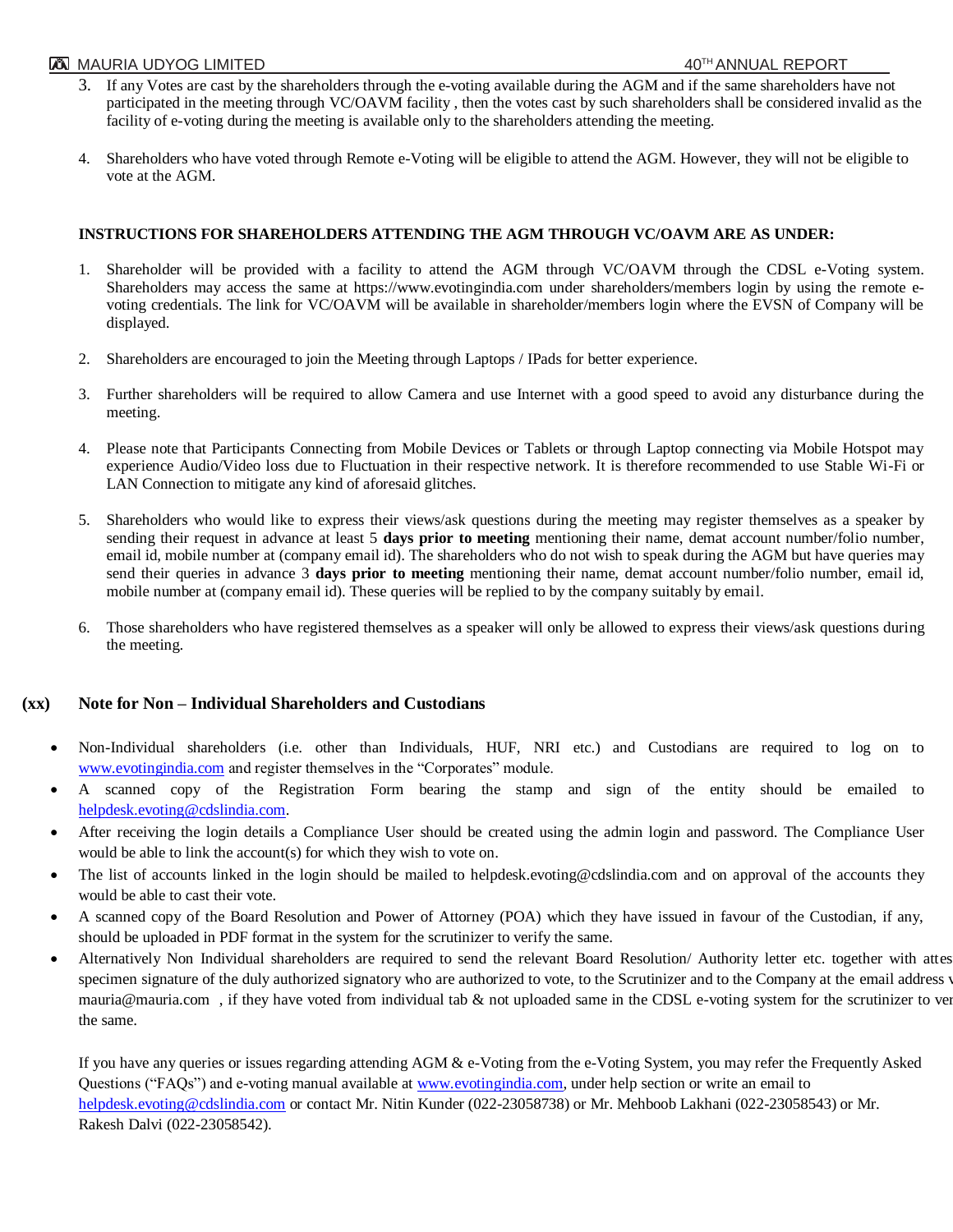#### **AMAURIA UDYOG LIMITED AND ANNUAL REPORT AND AND ANNUAL REPORT**

All grievances connected with the facility for voting by electronic means may be addressed to Mr. Rakesh Dalvi, Manager, (CDSL, ) Central Depository Services (India) Limited, A Wing, 25th Floor, Marathon Futurex, Mafatlal Mill Compounds, N M Joshi Marg, Lower Parel (East), Mumbai - 400013 or send an email t[o helpdesk.evoting@cdslindia.com](mailto:helpdesk.evoting@cdslindia.com) or call on 022-23058542/43.

## **EXPLANATORY STATEMENT**

(**Pursuant to Section 102 (1) of the Companies Act, 2013("the Act"), attached to the Notice dated 08 th December, 2020 convening the 40th Annual General Meeting)**

### **Ordinary Business:**

**Item No. 3**

## **Ordinary Resolution**

The Members of the Company at the 39<sup>th</sup> Annual General Meeting ('AGM') held on 30<sup>th</sup>September, 2019 had approved the appointment of M/s L. K. Bohania & Co., Chartered Accountants, as the Auditors of the Company for a period of 5 (five) years from the conclusion of the said AGM. M/s L. K. Bohania & Co. who has tendered their resignation as the Statutory Auditors of the Company vide their letter dt. 13<sup>th</sup> October, 2020. The present remuneration of M/s L.K. Bohania & Co. for conducting the audit for financial year 2019-20, as approved by the Members, is Rs. 1,50,000 (Rupees One Lakh Fifty Lac only) per annum.

Reason for Resignation: Since the Auditors are based out of Kolkata (WB) they are facing logistic problems in view of prevailing Covid-19 pandemic in visiting company's plant and head office which is located in Faridabad  $\&$  New Delhi hence they have tendered their resignation from the post of Statutory Auditors. There is no other circumstances connected to their ceasing to hold office of Auditors which they have felt to be brought to the notice of shareholders/creditors.

The Board of Directors of the Company ('the Board'), on recommendation of the Audit Committee ('the Committee'), recommended for the approval of the Members, the appointment of M/s **NKSC & Co., Chartered Accountants (FRN: 020076N ), Delhi**, as the Statutory Auditors of the Company for a period of 5 (five) years from the conclusion of this AGM till the conclusion of the Forty-fifth (45<sup>th</sup>) AGM. On recommendation of the Audit Committee, the Board also recommended for the approval of the Members, the remuneration of M/s 3,50,000 (Rupees One Lakh Fifty Lac only), for the financial year 2020-21 as set out in the Resolution relating to their appointment.

The Committee considered various parameters like capability to serve in a diverse and complex business landscape as that of the company, audit experience in the Company's operating segments, market standing of the firm, clientele served, technical knowledge etc., and found M/s L.K. Bohania & Co., Chartered Accountants To be best suited to handle the scale, diversity and complexity associated with the audit of the financial statements of the Company.

 $M/s$  NKSC & Co. have given their consent to act as the Auditors of the Company and have confirmed the said appointment, if made, will be in accordance with the conditions prescribed under Sections 139 and 141 of the Act.

None of the Directors and Key Managerial Personnel of the Company, or their relatives, is interested in this Resolution.

The Board therefore, recommends the Resolution under reference for the approval of shareholders.

## **Special Business:**

#### **Item No.04 Ordinary Resolution**

In compliance with the provisions of the Companies Act, 2013 (as amended) (the "Act") and the Rules framed thereunder, SEBI (Listing Obligations and Disclosure Requirements) Regulations, 2015 (as amended) (the "Listing Regulations"), Articles of Association and Nomination and Remuneration Policy of the Company, the Board of Directors of the Company (the "Board"), based on the recommendation of Nomination and Remuneration Committee (NRC) at its meeting held on November 26, 2020, subject to approval of the Members of the Company, has appointed **Shri Akhil Kumar Sureka** as a Director (Non-Executive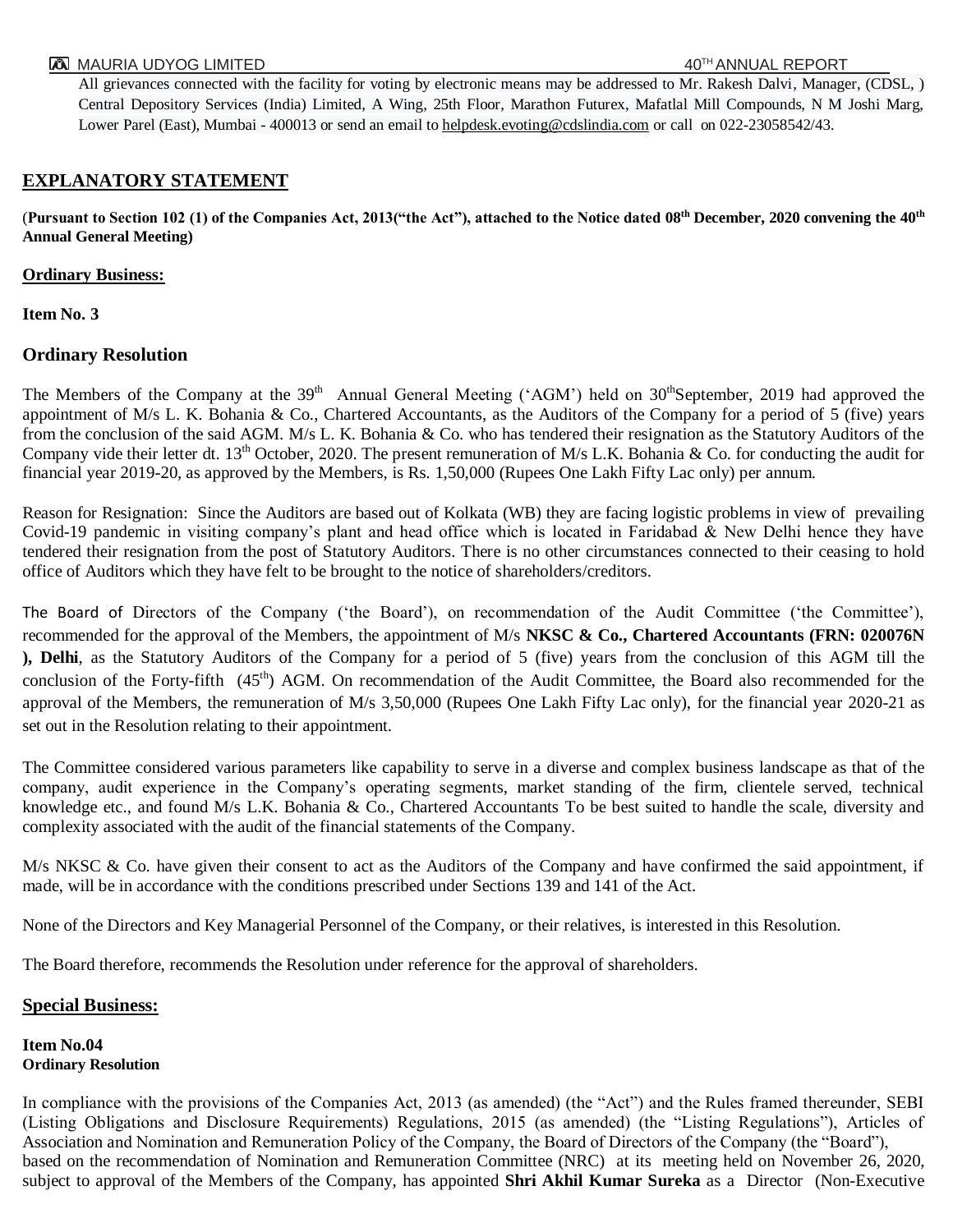## **TA MAURIA UDYOG LIMITED A**  $40^{Th}$  ANNUAL REPORT

Promoter category ) of the Company, liable to retire by rotation, for a period of 5 (Five) consecutive years commencing from November 26, 2020 upto November 25, 2025

In terms of the provisions of the Act, Mr. Akhil Kumar Sureka has filed requisite consent(s) and disclosures before the Board. The Company has also received an intimation from Sh. Akhil Kumar Sureka to the effect that he is not disqualified and further confirming that he is not debarred by virtue of any order passed by the Securities and Exchange Board of India, Ministry of Corporate Affairs, any Court or any such other Statutory Authority, to be appointed / continue as a Director in any company. Necessary information in terms of Regulation 36(3) of the Listing Regulations and SS-2 issued by the ICSI, relating to Mr. Akhil Kumar Sureka has been provided as an Annexure hereto and in Report on Corporate Governance forming part of this Annual Report. The Company has received a Notice in writing under Section 160 of the Act from a Member proposing the candidature of Mr. Akhil Kumar Sureka, as a Director of the Company. None of the other Directors, except Mr. Navneet Kumar Sureka, Managing Director being brother, Key Managerial Personnel of the Company and their relatives are, in any way, concerned or interested, financially or otherwise, in the resolution set out at item No. 4 of the Notice.

### **Item No.05**

#### **Ordinary Resolution**

The Board of Directors of the Company, pursuant to the provisions of section 161(1) of the Act, and the Articles of Association of the Company, appointed Smt. Veena Agarwal as an Additional Director of the Company with effect from October 10, 2020.

In terms of the provisions of Section 161(1) of the Act, Smt. Veena Agarwal would hold office upto the date of the ensuing Annual General Meeting.

Smt. Veena Agarwal is not disqualified from being appointed as a Director in terms of Section 164 of the Act and has given her consent to act as a Director.

Brief resume of Smt. Veena Agarwal, nature of her expertise in specific functional areas and the names of companies in which she holds directorship and membership/chairmanships of Board committees, shareholding and relationship between directors *inter-se* as stipulated under clause 49 of the Listing Agreement with the Stock Exchanges, are provided in the Corporate Governance Report forming part of the Annual Report.

Keeping in view her vast expertise and knowledge, it will be in the interest of the Company that Smt. Veena Agarwal is appointed as a Director liable to retire by rotation under the provisions of Section 149 and 152 of the Companies Act, 2013 read with Companies(Appointment and Qualification of Directors)Rules, 2014.

Smt Veena Aggarwal is a relative of Shri Vishnu Kumar Sureka who has resigned from the Board Directors of the Company wef 16th August, 2019 during the year under report.

Save and except the above, none of the other Directors, Key Managerial Personnel of the Company and their relatives are, in any way, concerned or interested, financially or otherwise, in the resolution set out at item No. 5 of the Notice.

The Board in view of the aforesaid legal requirements recommends the Ordinary Resolution set out at Item No.3 for approval by the shareholders.

#### **Item No.06**

#### **Ordinary Resolution**

The Board of Directors of the Company pursuant to the provisions of Section 149 of the Companies Act, 2013 read with Companies (Appointment and Qualification of Directors) Rules, 2014, provisions under the Listing Regulations 2015 and section 161(1) of the Act, and the Articles of Association of the Company, **Shri Rannvijay Singh Rishi** as an Additional Director (Independent Category) of the Company for a term of 5(five) years wef November 26, 2020 ending upto November 25, 2025."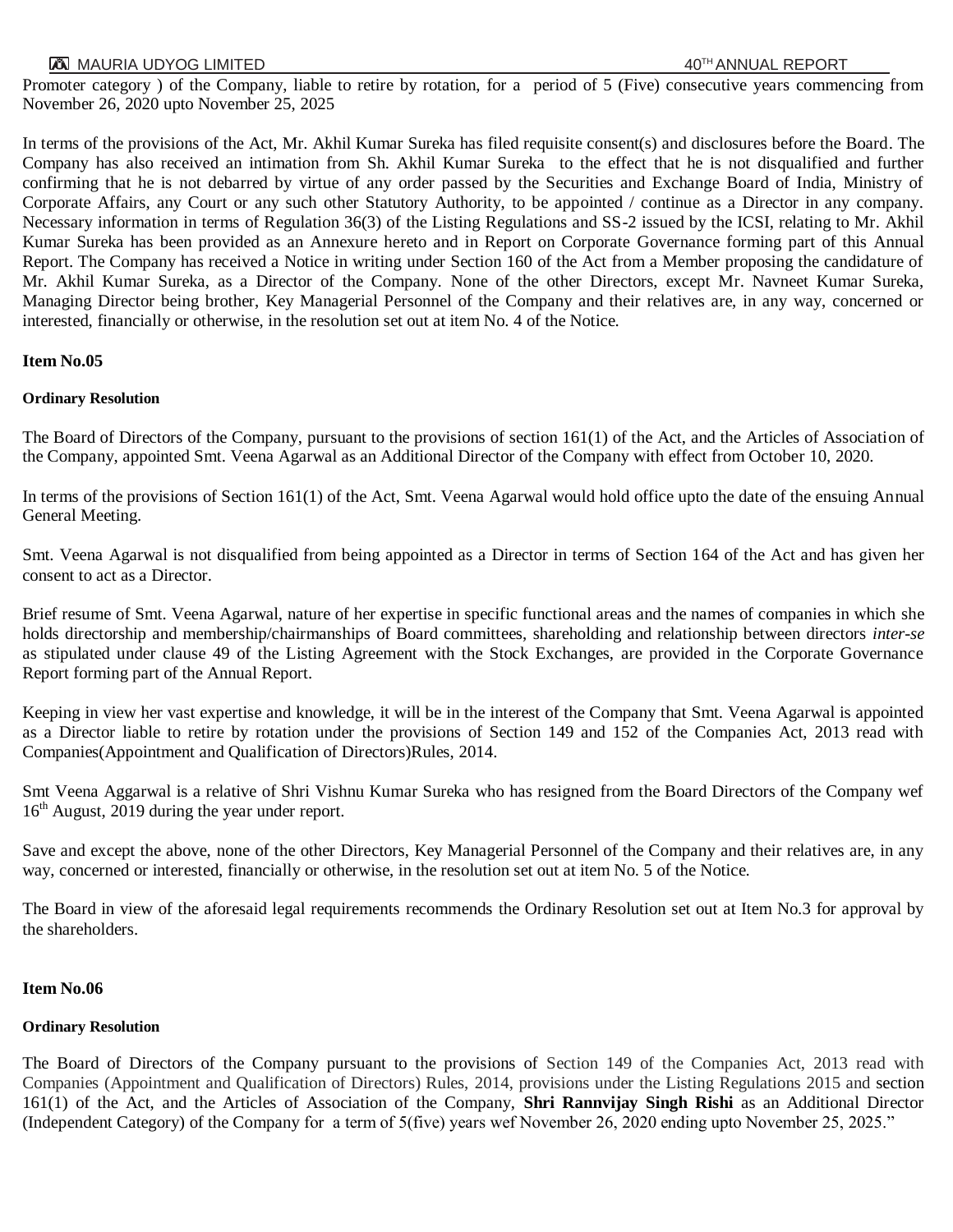# **TA MAURIA UDYOG LIMITED** 40<sup>TH</sup> ANNUAL REPORT

In terms of the provisions of Section 161(1) of the Act, Shri Rannvijay Singh Rishi would hold office upto the date of the ensuing Annual General Meeting.

Shri Rannveer Singh Rishi is not disqualified from being appointed as a Director in terms of Section 164 of the Act and has given his consent to act as a Director.

Section 149 of the Act *inter alia* stipulates the criteria of independence a company should propose to appoint an independent director on its Board. As per the said Section 149, an independent director can hold office for a term upto 5(five) consecutive years on the Board of the Company and she/he shall not be included in the total number of directors for retirement by rotation.

The Company has received a declaration from Shri Rannvijay Singh Rishi that he meets the criteria of independence as prescribed both under the sub-section (6) of Section 149 of the Act and under Regulation 16 of the Listing Regulations, 2015. The Board of Directors believes that Shri Rannvijay Singh Rishi possesses appropriate skills, experience and knowledge.

A notice in writing pursuant to section 160 of the Companies Act, 2013 as amended has been received in the prescribed manner.

In the opinion of the Board, Shri Rannvijay Singh Rishi fulfills the conditions for his appointment as an Independent Director as specified in the Act and the Listing Regulations. Shri Rannvijay Singh Rishi is independent of the management.

Keeping in view his expertise and knowledge, it will be in the interest of the Company that Shri Rannvijay Singh Rishi is appointed as an Independent Director.

Copy of the draft letter of appointment of Shri Rannvijay Singh Rishi as an Independent Director setting out the terms and conditions is available for inspection by members at the Registered Office of the Company.

None of the other Directors except Shri Rannvijay Singh Rishi, other Key Managerial Personnel of the Company and their relatives are, in any way, concerned or interested, financially or otherwise, in the resolution set out at item No. 6 of the Notice.

The Board in view of the aforesaid legal requirements recommends the Ordinary Resolution set out at Item No.6 for approval by the shareholders.

Details of the Directors as required to be provided pursuant to Regulation 36(3) of the Listing Regulations and  $SS - 2$  (Secretarial Standards on General Meetings) are provided as an **Annexure** to this Notice.

## **Item No.07**

#### **Special Resolution**

The Board of Directors of the Company, pursuant to the provisions of section 196,197 and 203 read with Part II of Schedule V and other applicable provisions, if any, of the Companies Act, 2013 and the Companies (appointment and Remuneration of Managerial Personnel) Rules, 2014 ( including any statutory modification(s) or any re-enactment(s) thereof, for the time being in force appointed Shri N. K. Sureka (DIN:00054929) as the Managing Director of the Company w.e.f. 1<sup>st</sup> April, 2020 with no change in terms and conditions including remuneration who would be liable to retire by rotation for a fresh term of one year.

Shri N.K. Sureka has been awarded Niryat Shiromani Puraskar by the Indian Council of Small & Medium Exporter (ICSME) on 23.07.2007. Under his able leadership the company won several awards viz. FIEO's Niryat Shree Bronze Trophy for its excellence in exports; EEPC INDIA Eastern Region awarded Export Excellence for Star Performer as large enterprise in the product group of Other Fabricated Metal Products, Excel Machinery & Equipments for its outstanding contribution to engineering exports during the year 2008-09 and 2009-10 which was received by Shri N.K. Sureka on 20.12.2011.

Nature of expertise in specific functional area- Shri N.K. Sureka has over 26 years of rich experience in Finance & Works apart from excellence in overall management and joined the Board as promoter director wef.  $29<sup>th</sup>$  July, 1997.

Further details of Shri N.K. Sureka have been provided in the corporate Governance report annexed to this notice.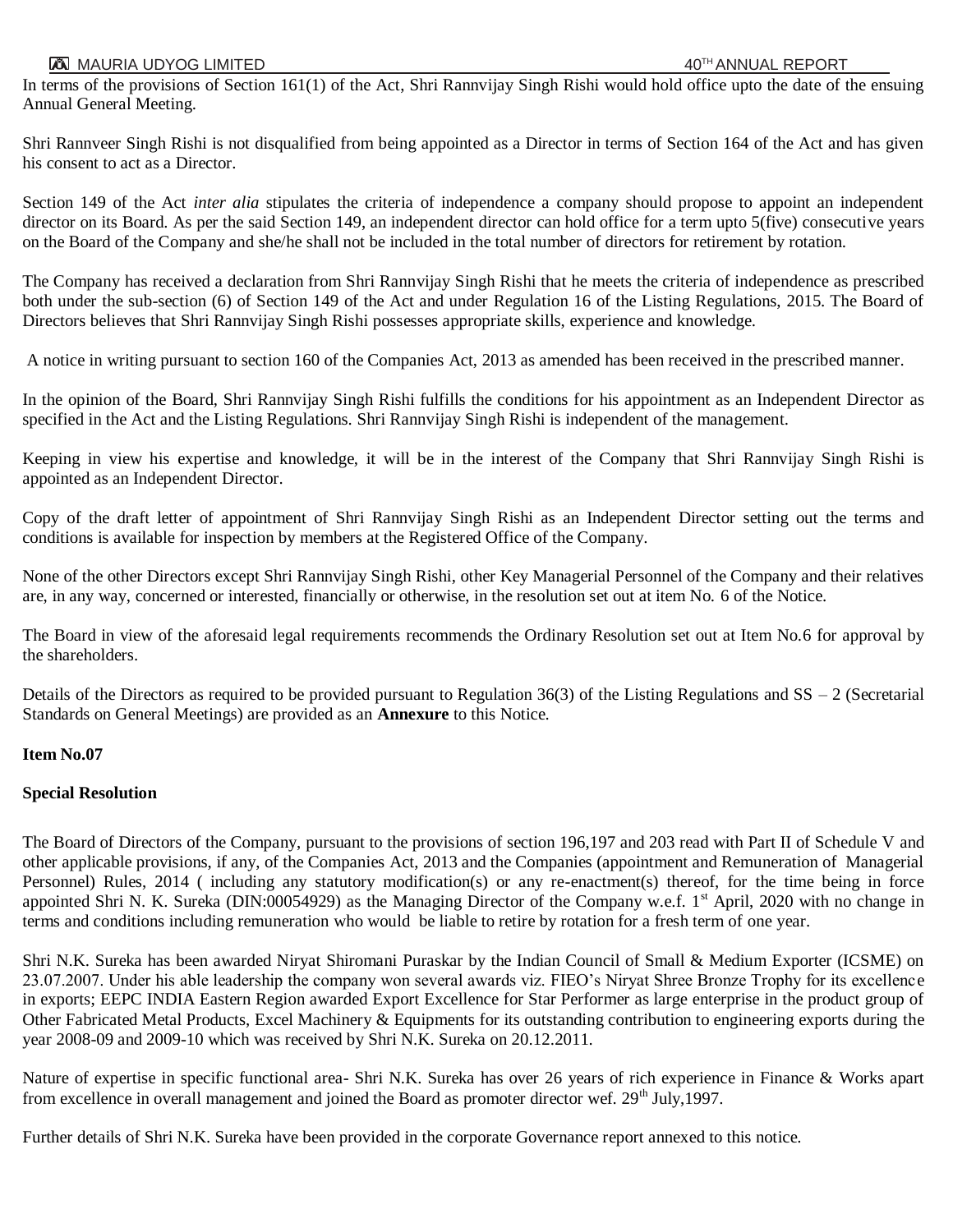### **AS** MAURIA UDYOG LIMITED **AND A SERVERT ANNUAL REPORT**

The Board of Directors considers that that in view of the background and experience of Shri N.K. Sureka and for the future growth of the company it would be in the interest of the Company to appoint him as the Managing Director of the Company.

The Board therefore, recommends the Resolution under reference for the approval of shareholders.

Except Shri N.K. Sureka and Shri A.K. Sureka, being his brother, no other director or Key managerial personnel or their relatives is interested or concerned in the proposed resolution no. 7 referred to above.

Details of the Directors as required to be provided pursuant to Regulation  $36(3)$  of the Listing Regulations and  $SS - 2$  (Secretarial Standards on General Meetings) are provided as an Annexure to this Notice.

### **Item No.08**

## **Ordinary Resolution**

In the light of provisions of the Companies Act, 2013, the Board of Directors of your company seeks to obtain overall consent of the shareholder with monetary annual limits that the Board of Directors may enter into with its Related Parties (as defined under the Companies Act, 2013) from time to time for the financial year 2019-20 and beyond depending upon the business exigencies as it would be in compliance of and consistent with the requirement of obtaining prior approvals of the shareholders for each and every Related Party transactions.

All prescribed disclosures as required to be given under the provisions of Companies Act, 2013 and the Companies (Meeting of the Board and the Powers) Rules, 2014 are given in Resolution No. 08 under Special Business of the Notice in the tabular format for the kind perusal of the members.

Members are hereby informed that pursuant to the second proviso of section 188(1) of Companies Act, 2013, no member of the company shall vote on such Ordinary resolution to approve any contract or arrangement which may be entered into by the company, if such member is a related party.

The Board of Directors of your company has approved this item in the Board Meeting held on 08th December, 2020 and recommends the Resolution as set out in the Notice for the approval of members of the Company as an Ordinary Resolution.

Also, it is to note that all entities falling under the related parties shall not vote to approve the transaction as set out at Item no. 07, irrespective whether the entity is party to the said transaction or not.

Except Promoter Directors and Key Managerial Personnel of the Company and their relatives, no other Director or any other person is concerned or interested in the Resolution.

#### **Item No.09**

## **Ordinary Resolution**

The Board, on the recommendation of the Audit Committee, has approved the appointment and remuneration of the Cost Auditors to conduct the audit of the cost records of the Company for the financial year ending March 31, 2021 as per the following details:

| Sl.No. | Name of the Cost Auditor | Industry                                                   | Amount of Fee |
|--------|--------------------------|------------------------------------------------------------|---------------|
|        | M/s Jai Prakash & Co.    | Steel (LPG Cylinder)                                       | 55000         |
| 2.     | M/s Jai Prakash & Co.    | Machinery & Mechanical<br>Appliances (Regulators & Valves) |               |

In accordance with the provisions of Section 148 of the Act, read with the Companies (Audit and Auditors)Rule, 2014, the remuneration payable to the Cost Auditors has to be ratified by the shareholders of the Company.

Accordingly, consent of the members is sought for passing an Ordinary Resolution set out at Item No. 08 under special business of the Notice for ratification of the remuneration payable to the Cost Auditors for the financial year ending  $31<sup>st</sup>$  March, 2021.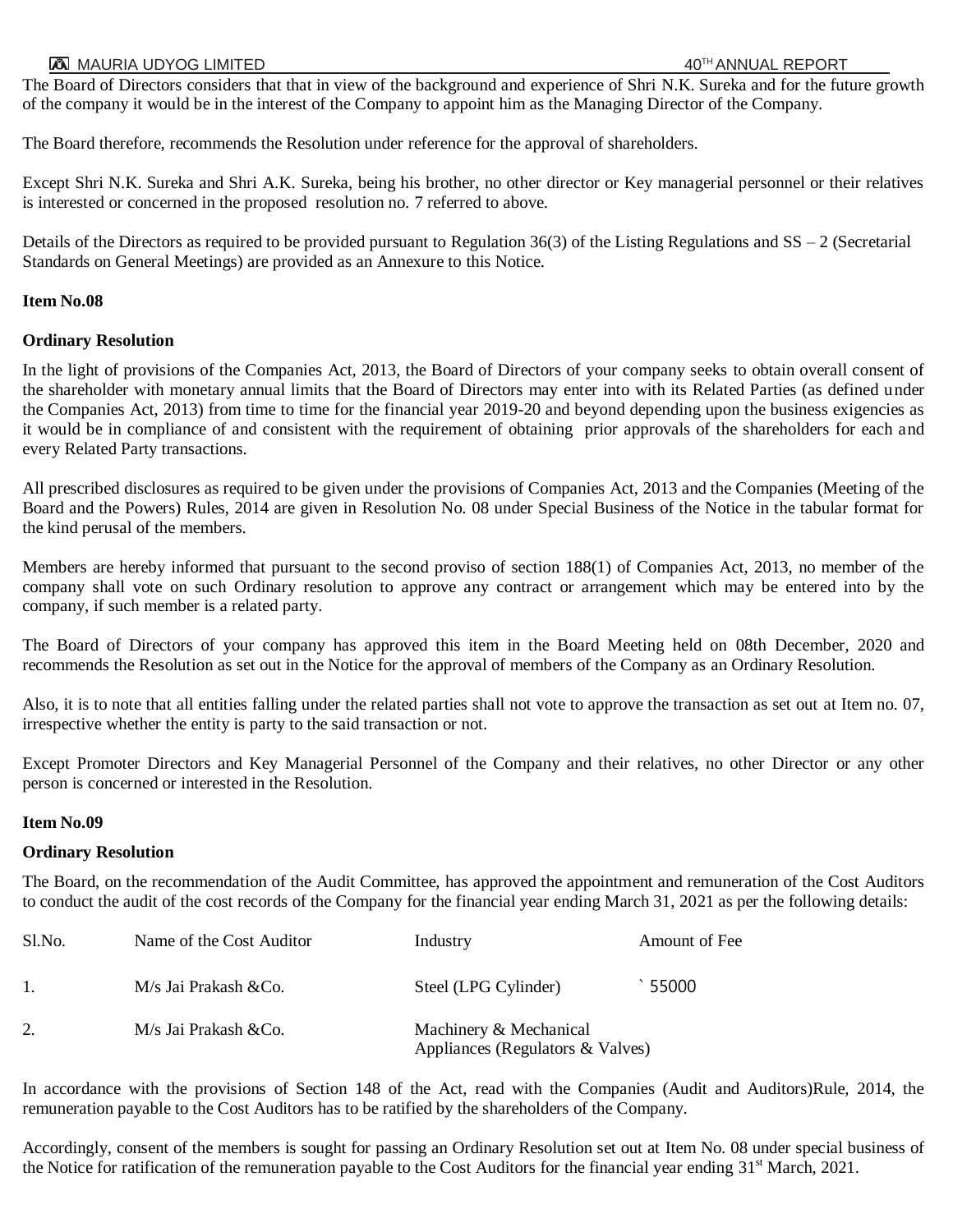None of the Directors, Key Managerial Personnel of the Company and their relatives are, in any way, concerned or interested, financially or otherwise, in the resolution set out at item No. 09 under Special Business of the Notice.

The Board recommends the Ordinary Resolution set out at Item No. 08 under Special Business for approval by the shareholders.

 By Order of the Board of Directors MAURIA UDYOG LIMITED

Sd/- ( DIVYA AGARWAL) COMPANY SECRETARY ROOM NO. 107,  $1^\text{ST}$  FLOOR, ANAND JYOTI BUILDING, 41, NETAJI SUBHAS ROAD, KOLKATA-700001-(WEST BENGAL) CIN: L51909WB1980PLC033010 Date: December 08, 2020